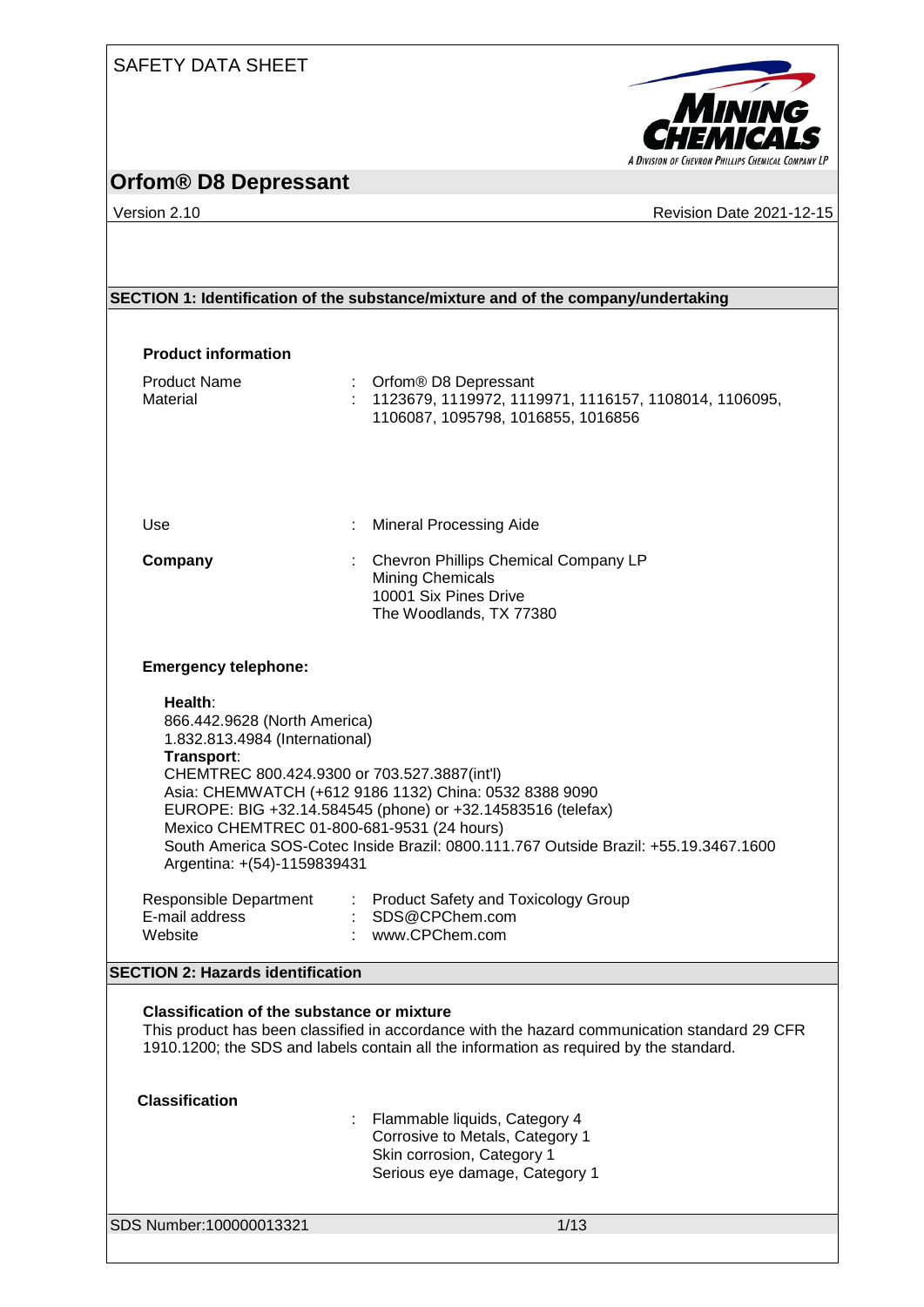| Labeling                        |                                                                                                                                                                                                                                                                                                                                                                                                                                                                                                                                                                                                                                                                                                                                                                                                                                                                                                                                                                                                                                                                                                                                                                                                                                                                                                                                                                                                 |
|---------------------------------|-------------------------------------------------------------------------------------------------------------------------------------------------------------------------------------------------------------------------------------------------------------------------------------------------------------------------------------------------------------------------------------------------------------------------------------------------------------------------------------------------------------------------------------------------------------------------------------------------------------------------------------------------------------------------------------------------------------------------------------------------------------------------------------------------------------------------------------------------------------------------------------------------------------------------------------------------------------------------------------------------------------------------------------------------------------------------------------------------------------------------------------------------------------------------------------------------------------------------------------------------------------------------------------------------------------------------------------------------------------------------------------------------|
| Symbol(s)                       |                                                                                                                                                                                                                                                                                                                                                                                                                                                                                                                                                                                                                                                                                                                                                                                                                                                                                                                                                                                                                                                                                                                                                                                                                                                                                                                                                                                                 |
| Signal Word                     | Danger                                                                                                                                                                                                                                                                                                                                                                                                                                                                                                                                                                                                                                                                                                                                                                                                                                                                                                                                                                                                                                                                                                                                                                                                                                                                                                                                                                                          |
| <b>Hazard Statements</b>        | : H227: Combustible liquid.<br>H290: May be corrosive to metals.<br>H314: Causes severe skin burns and eye damage.<br>H318: Causes serious eye damage.                                                                                                                                                                                                                                                                                                                                                                                                                                                                                                                                                                                                                                                                                                                                                                                                                                                                                                                                                                                                                                                                                                                                                                                                                                          |
| <b>Precautionary Statements</b> | <b>Prevention:</b><br>÷.<br>P210<br>Keep away from heat/ sparks/ open flames/ hot<br>surfaces. No smoking.<br>P234<br>Keep only in original container.<br>P264<br>Wash skin thoroughly after handling.<br>P280<br>Wear protective gloves/ protective clothing/ eye<br>protection/ face protection.<br><b>Response:</b><br>P301 + P330 + P331<br>IF SWALLOWED: Rinse mouth, Do<br>NOT induce vomiting.<br>P303 + P361 + P353<br>IF ON SKIN (or hair): Take off<br>immediately all contaminated clothing. Rinse skin with water/<br>shower.<br>P304 + P340 + P310<br>IF INHALED: Remove person to fresh<br>air and keep comfortable for breathing. Immediately call a<br>POISON CENTER/ doctor.<br>$P305 + P351 + P338$<br>IF IN EYES: Rinse cautiously with<br>water for several minutes. Remove contact lenses, if present<br>and easy to do. Continue rinsing.<br>Wash contaminated clothing before reuse.<br>P363<br>In case of fire: Use dry sand, dry chemical or<br>P370 + P378<br>alcohol-resistant foam to extinguish.<br>P390<br>Absorb spillage to prevent material damage.<br>Storage:<br>$P403 + P235$<br>Store in a well-ventilated place. Keep cool.<br>P405<br>Store locked up.<br>P406<br>Store in corrosive resistant stainless steel container<br>with a resistant inner liner.<br>Disposal:<br>P501<br>Dispose of contents/ container to an approved waste<br>disposal plant. |
| Carcinogenicity:                |                                                                                                                                                                                                                                                                                                                                                                                                                                                                                                                                                                                                                                                                                                                                                                                                                                                                                                                                                                                                                                                                                                                                                                                                                                                                                                                                                                                                 |
| <b>IARC</b>                     | No ingredient of this product present at levels greater than or<br>equal to 0.1% is identified as probable, possible or confirmed<br>human carcinogen by IARC.                                                                                                                                                                                                                                                                                                                                                                                                                                                                                                                                                                                                                                                                                                                                                                                                                                                                                                                                                                                                                                                                                                                                                                                                                                  |
| <b>NTP</b>                      | No ingredient of this product present at levels greater than or<br>equal to 0.1% is identified as a known or anticipated carcinogen<br>by NTP.                                                                                                                                                                                                                                                                                                                                                                                                                                                                                                                                                                                                                                                                                                                                                                                                                                                                                                                                                                                                                                                                                                                                                                                                                                                  |
| <b>ACGIH</b>                    | No ingredient of this product present at levels greater than or<br>equal to 0.1% is identified as a carcinogen or potential carcinogen<br>by ACGIH.                                                                                                                                                                                                                                                                                                                                                                                                                                                                                                                                                                                                                                                                                                                                                                                                                                                                                                                                                                                                                                                                                                                                                                                                                                             |
| SDS Number:100000013321         | 2/13                                                                                                                                                                                                                                                                                                                                                                                                                                                                                                                                                                                                                                                                                                                                                                                                                                                                                                                                                                                                                                                                                                                                                                                                                                                                                                                                                                                            |
|                                 |                                                                                                                                                                                                                                                                                                                                                                                                                                                                                                                                                                                                                                                                                                                                                                                                                                                                                                                                                                                                                                                                                                                                                                                                                                                                                                                                                                                                 |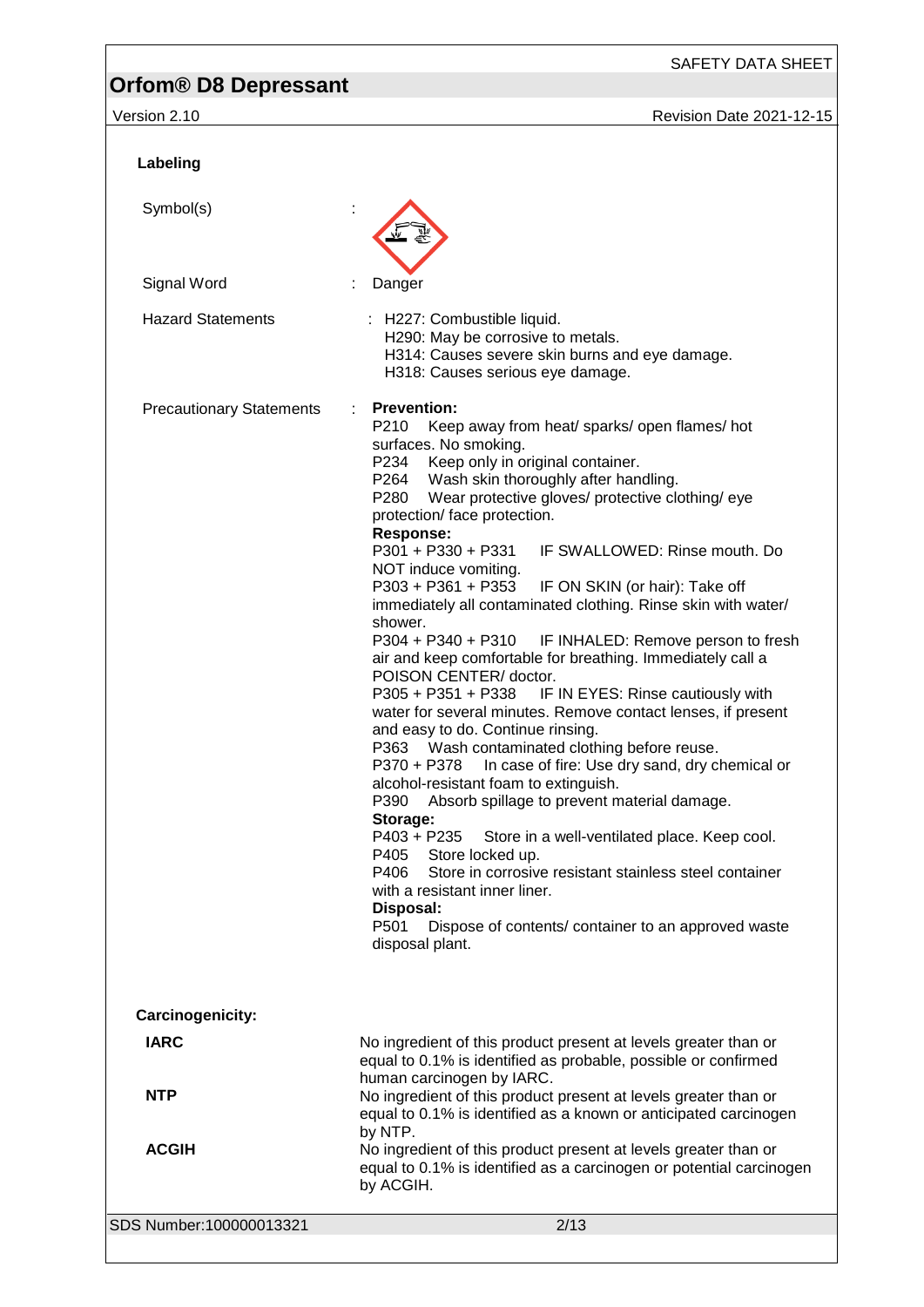SAFETY DATA SHEET

Version 2.10 **Revision Date 2021-12-15** 

| Molecular formula                                 |   | Mixture     |                        |                                                                                                                                                                                                                                                                                                                                                                                |  |
|---------------------------------------------------|---|-------------|------------------------|--------------------------------------------------------------------------------------------------------------------------------------------------------------------------------------------------------------------------------------------------------------------------------------------------------------------------------------------------------------------------------|--|
| Component                                         |   |             | CAS-No.                | Weight %                                                                                                                                                                                                                                                                                                                                                                       |  |
| Disodium                                          |   |             | 86932-91-4             | $35 - 45$                                                                                                                                                                                                                                                                                                                                                                      |  |
| Carboxymethyltrithiocarbonate<br>Sodium Hydroxide |   |             | 1310-73-2              | 5                                                                                                                                                                                                                                                                                                                                                                              |  |
|                                                   |   |             |                        |                                                                                                                                                                                                                                                                                                                                                                                |  |
| <b>SECTION 4: First aid measures</b>              |   |             |                        |                                                                                                                                                                                                                                                                                                                                                                                |  |
|                                                   |   |             |                        |                                                                                                                                                                                                                                                                                                                                                                                |  |
| General advice                                    |   |             | swallowed or vomited.  | Move out of dangerous area. Consult a physician. Show this<br>material safety data sheet to the doctor in attendance. Material<br>may produce a serious, potentially fatal pneumonia if                                                                                                                                                                                        |  |
| If inhaled                                        |   |             |                        | Move to fresh air. If symptoms persist, call a physician.                                                                                                                                                                                                                                                                                                                      |  |
| In case of skin contact                           |   |             | remove clothes.        | Immediate medical treatment is necessary as untreated<br>wounds from corrosion of the skin heal slowly and with<br>difficulty. If on skin, rinse well with water. If on clothes,                                                                                                                                                                                               |  |
| In case of eye contact                            |   | specialist. |                        | Small amounts splashed into eyes can cause irreversible<br>tissue damage and blindness. In the case of contact with eyes,<br>rinse immediately with plenty of water and seek medical<br>advice. Continue rinsing eyes during transport to hospital.<br>Remove contact lenses. Protect unharmed eye. Keep eye<br>wide open while rinsing. If eye irritation persists, consult a |  |
| If swallowed                                      |   |             |                        | Clean mouth with water and drink afterwards plenty of water.<br>Keep respiratory tract clear. Never give anything by mouth to<br>an unconscious person. Take victim immediately to hospital.                                                                                                                                                                                   |  |
| <b>SECTION 5: Firefighting measures</b>           |   |             |                        |                                                                                                                                                                                                                                                                                                                                                                                |  |
| Flash point                                       | ÷ |             | >93°C (>199°F)         |                                                                                                                                                                                                                                                                                                                                                                                |  |
| Autoignition temperature                          |   |             | >400°C (>752°F)        |                                                                                                                                                                                                                                                                                                                                                                                |  |
| Suitable extinguishing<br>media                   |   |             | Carbon dioxide (CO2).  |                                                                                                                                                                                                                                                                                                                                                                                |  |
| Unsuitable extinguishing<br>media                 |   |             | High volume water jet. |                                                                                                                                                                                                                                                                                                                                                                                |  |
| Specific hazards during fire<br>fighting          |   | courses.    |                        | Do not allow run-off from fire fighting to enter drains or water                                                                                                                                                                                                                                                                                                               |  |
| Special protective<br>equipment for fire-fighters |   | necessary.  |                        | Wear self-contained breathing apparatus for firefighting if                                                                                                                                                                                                                                                                                                                    |  |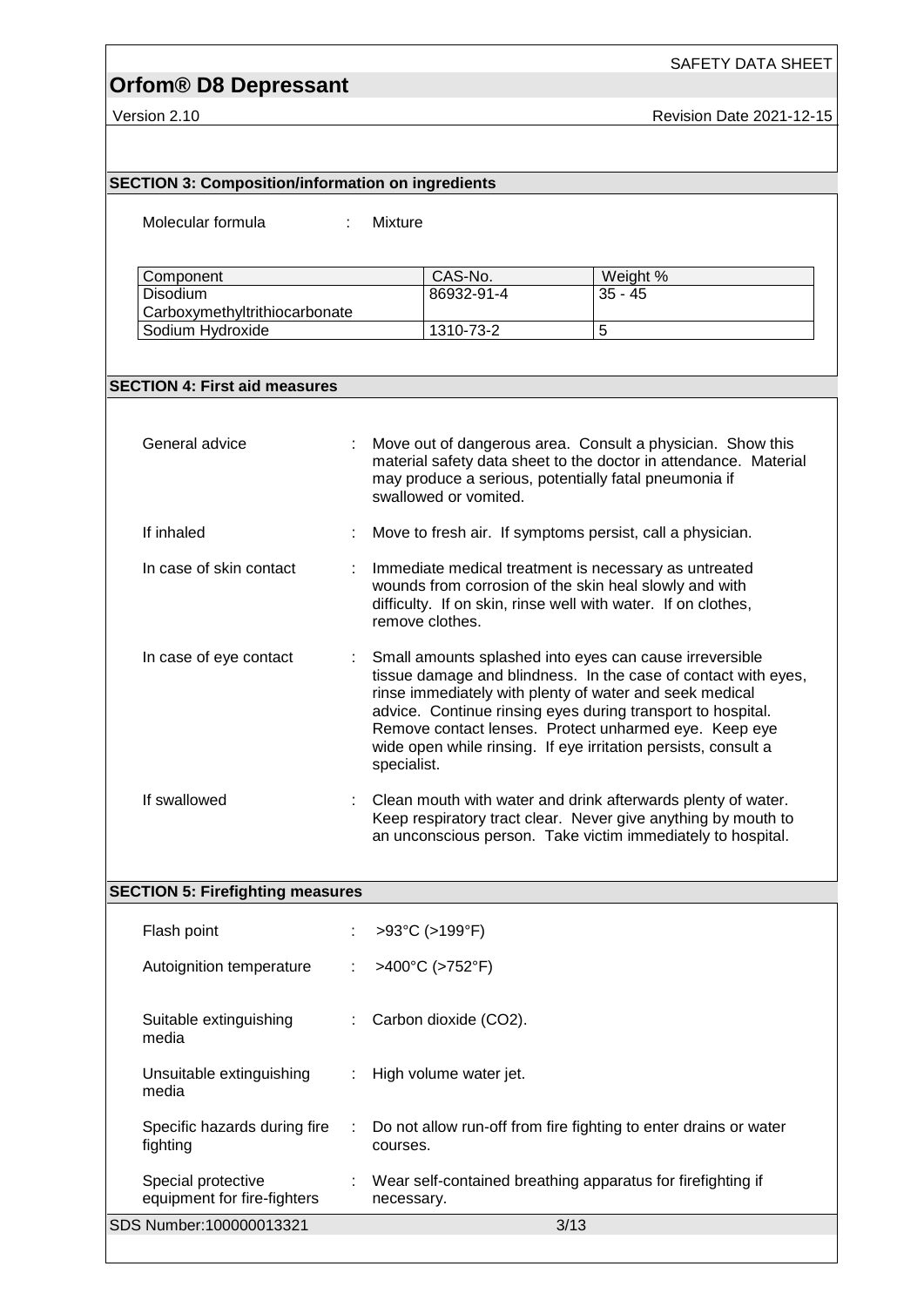|                                                    |    | <b>SAFETY DATA SHEET</b>                                                                                                                                                                                                                                                                                                                                                                                                                                                                                                        |
|----------------------------------------------------|----|---------------------------------------------------------------------------------------------------------------------------------------------------------------------------------------------------------------------------------------------------------------------------------------------------------------------------------------------------------------------------------------------------------------------------------------------------------------------------------------------------------------------------------|
| <b>Orfom® D8 Depressant</b>                        |    |                                                                                                                                                                                                                                                                                                                                                                                                                                                                                                                                 |
| Version 2.10                                       |    | Revision Date 2021-12-15                                                                                                                                                                                                                                                                                                                                                                                                                                                                                                        |
| Further information                                |    | Collect contaminated fire extinguishing water separately. This<br>must not be discharged into drains. Fire residues and<br>contaminated fire extinguishing water must be disposed of in<br>accordance with local regulations. For safety reasons in case<br>of fire, cans should be stored separately in closed<br>containments. Use a water spray to cool fully closed<br>containers.                                                                                                                                          |
| Fire and explosion<br>protection                   |    | Do not spray on a naked flame or any incandescent material.<br>Keep away from open flames, hot surfaces and sources of<br>ignition.                                                                                                                                                                                                                                                                                                                                                                                             |
| Hazardous decomposition<br>products                |    | Hydrogen Sulfide. Carbon Disulfide.                                                                                                                                                                                                                                                                                                                                                                                                                                                                                             |
| <b>SECTION 6: Accidental release measures</b>      |    |                                                                                                                                                                                                                                                                                                                                                                                                                                                                                                                                 |
|                                                    |    |                                                                                                                                                                                                                                                                                                                                                                                                                                                                                                                                 |
| Personal precautions                               |    | : Use personal protective equipment. Ensure adequate<br>ventilation.                                                                                                                                                                                                                                                                                                                                                                                                                                                            |
| Environmental precautions                          | ÷. | Prevent product from entering drains. Prevent further leakage<br>or spillage if safe to do so. If the product contaminates rivers<br>and lakes or drains inform respective authorities.                                                                                                                                                                                                                                                                                                                                         |
| Methods for cleaning up                            |    | Contain spillage, and then collect with non-combustible<br>absorbent material, (e.g. sand, earth, diatomaceous earth,<br>vermiculite) and place in container for disposal according to<br>local / national regulations (see section 13). Keep in suitable,<br>closed containers for disposal.                                                                                                                                                                                                                                   |
| Additional advice                                  |    | No conditions to be specially mentioned.                                                                                                                                                                                                                                                                                                                                                                                                                                                                                        |
| <b>SECTION 7: Handling and storage</b>             |    |                                                                                                                                                                                                                                                                                                                                                                                                                                                                                                                                 |
| <b>Handling</b>                                    |    |                                                                                                                                                                                                                                                                                                                                                                                                                                                                                                                                 |
| Advice on safe handling                            |    | Avoid formation of aerosol. Avoid direct contact with acids. Do<br>not breathe vapors/dust. Avoid exposure - obtain special<br>instructions before use. Avoid contact with skin and eyes. For<br>personal protection see section 8. Smoking, eating and<br>drinking should be prohibited in the application area. Provide<br>sufficient air exchange and/or exhaust in work rooms. To avoid<br>spills during handling keep bottle on a metal tray. Dispose of<br>rinse water in accordance with local and national regulations. |
| Advice on protection<br>against fire and explosion |    | Do not spray on a naked flame or any incandescent material.<br>Keep away from open flames, hot surfaces and sources of<br>ignition.                                                                                                                                                                                                                                                                                                                                                                                             |
| <b>Storage</b>                                     |    |                                                                                                                                                                                                                                                                                                                                                                                                                                                                                                                                 |
| Requirements for storage<br>areas and containers   |    | No smoking. Keep container tightly closed in a dry and well-<br>ventilated place. Containers which are opened must be<br>carefully resealed and kept upright to prevent leakage.<br>Observe label precautions. Electrical installations / working                                                                                                                                                                                                                                                                               |
| SDS Number:100000013321                            |    | 4/13                                                                                                                                                                                                                                                                                                                                                                                                                                                                                                                            |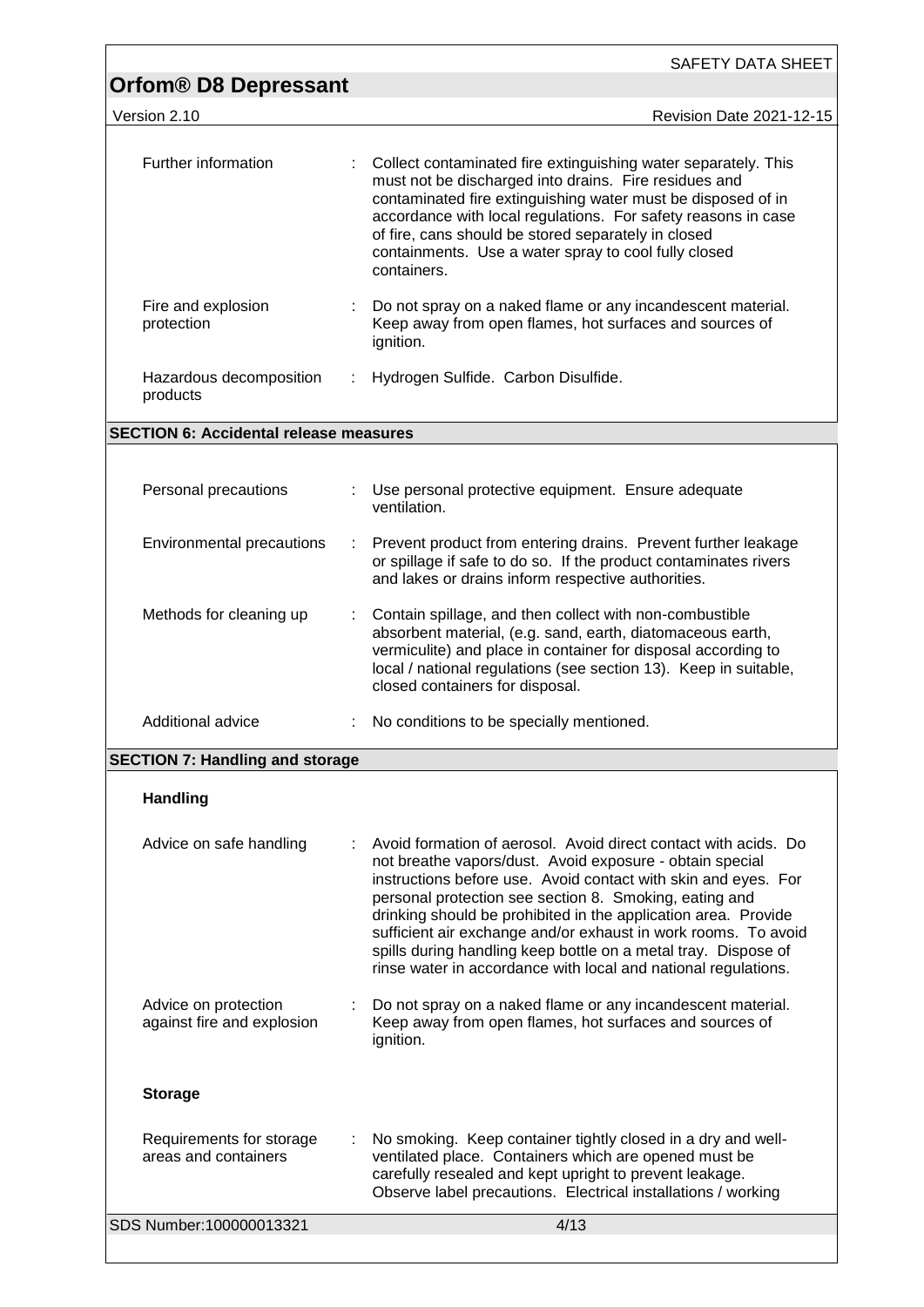Version 2.10 **Revision Date 2021-12-15** 

SAFETY DATA SHEET

materials must comply with the technological safety standards. Use : Mineral Processing Aide

#### **SECTION 8: Exposure controls/personal protection**

#### **Ingredients with workplace control parameters**

**US**

| Components       | <b>Basis</b> | Value       | Control parameters | <b>Note</b> |
|------------------|--------------|-------------|--------------------|-------------|
| Sodium Hydroxide | <b>ACGIH</b> | C           | $2 \text{ mg/m}$ 3 |             |
|                  | OSHA Z-1     | <b>TWA</b>  | $2$ mg/m $3$       |             |
|                  | OSHA Z-1-A   | C           | $2 \text{ mg/m}$   |             |
| Hydrogen Sulfide | <b>ACGIH</b> | <b>TWA</b>  | I ppm,             |             |
|                  | <b>ACGIH</b> | <b>STEL</b> | 5 ppm,             |             |
|                  | OSHA Z-2     | <b>CEIL</b> | 20 ppm,            |             |
|                  | OSHA Z-2     | Peak        | 50 ppm,            |             |
|                  | OSHA Z-1-A   | <b>TWA</b>  | 10 ppm, 14 mg/m3   |             |
|                  | OSHA Z-1-A   | <b>STEL</b> | 15 ppm, 21 mg/m3   |             |
| Carbon disulfide | <b>ACGIH</b> | <b>TWA</b>  | ppm,               | A4, Skin,   |
|                  | OSHA Z-2     | <b>TWA</b>  | 20 ppm,            |             |
|                  | OSHA Z-2     | <b>CEIL</b> | 30 ppm,            |             |
|                  | OSHA Z-2     | Peak        | 100 ppm,           |             |
|                  | OSHA Z-1-A   | <b>TWA</b>  | 4 ppm, 12 mg/m3    | Х,          |
|                  | OSHA Z-1-A   | <b>STEL</b> | 12 ppm, 36 mg/m3   | Χ.          |

A4 Not classifiable as a human carcinogen

Skin Danger of cutaneous absorption

X Skin notation

#### **Immediately Dangerous to Life or Health Concentrations (IDLH)**

| Substance name   | CAS-No.   | Control parameters                                                                   | Update     |
|------------------|-----------|--------------------------------------------------------------------------------------|------------|
| Sodium Hydroxide | 1310-73-2 | Immediately Dangerous to Life or Health<br><b>Concentration Value</b><br>10 mg/m $3$ | 1995-03-01 |

#### **Engineering measures**

Adequate ventilation to control airborned concentrations below the exposure guidelines/limits. Consider the potential hazards of this material (see Section 2), applicable exposure limits, job activities, and other substances in the work place when designing engineering controls and selecting personal protective equipment. If engineering controls or work practices are not adequate to prevent exposure to harmful levels of this material, the personal protective equipment listed below is recommended. The user should read and understand all instructions and limitations supplied with the equipment since protection is usually provided for a limited time or under certain circumstances.

#### **Personal protective equipment**

| Respiratory protection<br>Hand protection | Wear a NIOSH approved respirator that provides protection<br>when working with this material if exposure to harmful levels of<br>airborne material may occur, such as:. Wear a supplied-air<br>NIOSH approved respirator unless ventilation or other<br>engineering controls are adequate to maintain minimal oxygen<br>content of 19.5% by volume under normal atmospheric<br>pressure. Air-Purifying Respirator for Dusts and Mists / P100.<br>Use a positive pressure, air-supplying respirator if there is<br>potential for uncontrolled release, aerosolization, exposure<br>levels are not known, or other circumstances where air-<br>purifying respirators may not provide adequate protection.<br>The suitability for a specific workplace should be discussed<br>with the producers of the protective gloves. Please observe<br>the instructions regarding permeability and breakthrough time<br>which are provided by the supplier of the gloves. Also take into |
|-------------------------------------------|-----------------------------------------------------------------------------------------------------------------------------------------------------------------------------------------------------------------------------------------------------------------------------------------------------------------------------------------------------------------------------------------------------------------------------------------------------------------------------------------------------------------------------------------------------------------------------------------------------------------------------------------------------------------------------------------------------------------------------------------------------------------------------------------------------------------------------------------------------------------------------------------------------------------------------------------------------------------------------|
| SDS Number:100000013321                   | 5/13                                                                                                                                                                                                                                                                                                                                                                                                                                                                                                                                                                                                                                                                                                                                                                                                                                                                                                                                                                        |
|                                           |                                                                                                                                                                                                                                                                                                                                                                                                                                                                                                                                                                                                                                                                                                                                                                                                                                                                                                                                                                             |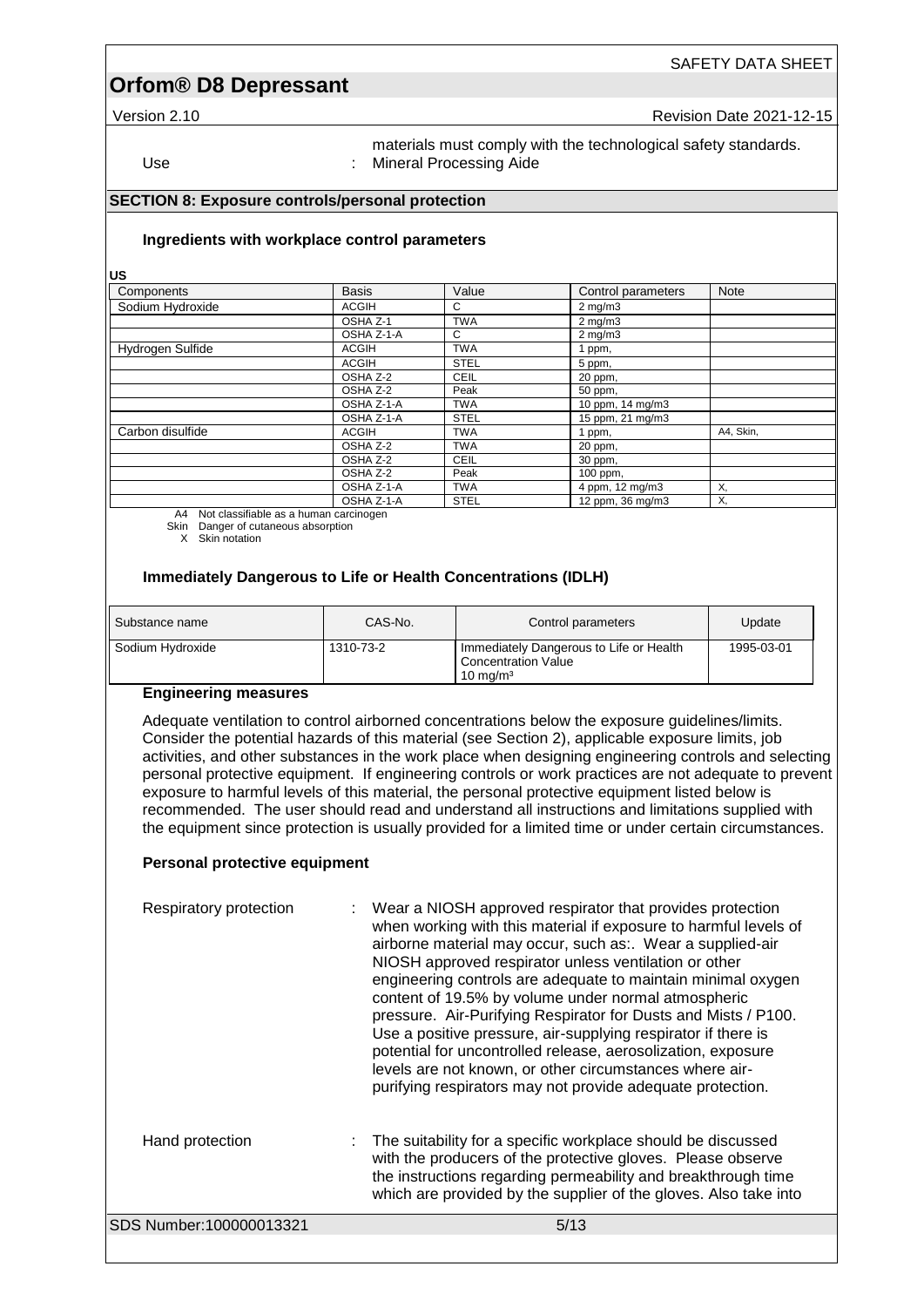|                                                    | SAFETY DATA SHEET                                                                                                                                                                                                                                                       |
|----------------------------------------------------|-------------------------------------------------------------------------------------------------------------------------------------------------------------------------------------------------------------------------------------------------------------------------|
| <b>Orfom® D8 Depressant</b>                        |                                                                                                                                                                                                                                                                         |
| Version 2.10                                       | Revision Date 2021-12-15                                                                                                                                                                                                                                                |
|                                                    | consideration the specific local conditions under which the<br>product is used, such as the danger of cuts, abrasion, and the<br>contact time. Gloves should be discarded and replaced if there<br>is any indication of degradation or chemical breakthrough.           |
| Eye protection                                     | Eye wash bottle with pure water. Wear face-shield and<br>protective suit for abnormal processing problems.                                                                                                                                                              |
| Skin and body protection                           | Choose body protection according to the amount and<br>concentration of the dangerous substance at the work place.<br>Wear as appropriate:. Complete head face and neck<br>protection. Flame-resistant clothing. Rubber apron. Footwear<br>protecting against chemicals. |
| Hygiene measures                                   | When using do not eat or drink. When using do not smoke.<br>Wash hands before breaks and at the end of workday.                                                                                                                                                         |
| <b>SECTION 9: Physical and chemical properties</b> |                                                                                                                                                                                                                                                                         |
|                                                    | Information on basic physical and chemical properties                                                                                                                                                                                                                   |
| Appearance                                         |                                                                                                                                                                                                                                                                         |
| Form<br>Physical state<br>Color<br>Odor            | liquid<br>liquid<br>: clear, orange-red<br>: Mild                                                                                                                                                                                                                       |
| Safety data                                        |                                                                                                                                                                                                                                                                         |
| Flash point                                        | >93°C (>199°F)                                                                                                                                                                                                                                                          |
| Lower explosion limit                              | : No data available                                                                                                                                                                                                                                                     |
| Upper explosion limit                              | No data available                                                                                                                                                                                                                                                       |
| Autoignition temperature                           | >400°C (>752°F)                                                                                                                                                                                                                                                         |
| Molecular formula                                  | : Mixture                                                                                                                                                                                                                                                               |
| Molecular weight                                   | Not applicable                                                                                                                                                                                                                                                          |
| pH                                                 | 12.52                                                                                                                                                                                                                                                                   |
| Boiling point/boiling range                        | : $106.4^{\circ}C(223.5^{\circ}F)$                                                                                                                                                                                                                                      |
| Vapor pressure<br>Relative density                 | 1.3106<br>at 16 °C (61 °F)                                                                                                                                                                                                                                              |
| Density                                            | : $1.3478$ g/cm3<br>at 16°C (60°F)                                                                                                                                                                                                                                      |
| Water solubility                                   | 260,000 MG/L                                                                                                                                                                                                                                                            |
| Partition coefficient: n-<br>octanol/water         | : Pow: 398<br>log Pow: 2.6                                                                                                                                                                                                                                              |
| Viscosity, kinematic                               | $: 5.44$ cSt<br>at 21.1°C (70.0°F)                                                                                                                                                                                                                                      |
| SDS Number:100000013321                            | 6/13                                                                                                                                                                                                                                                                    |

ſ

 $\overline{\phantom{0}}$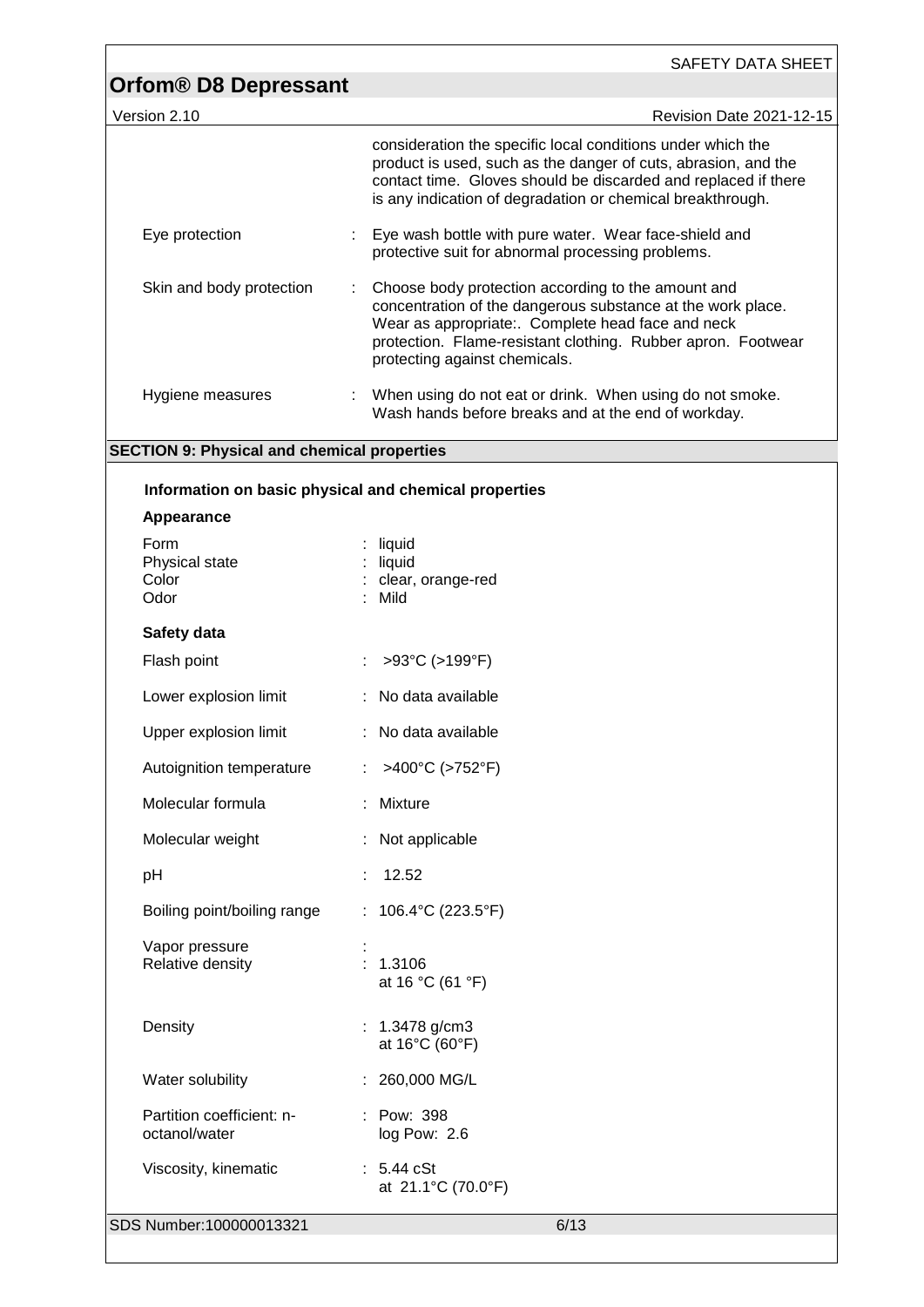|                                                             | SAFETY DATA SHEET                                                                                                                            |
|-------------------------------------------------------------|----------------------------------------------------------------------------------------------------------------------------------------------|
| <b>Orfom® D8 Depressant</b><br>Version 2.10                 | Revision Date 2021-12-15                                                                                                                     |
| Relative vapor density                                      | : 1<br>$(Air = 1.0)$                                                                                                                         |
| Evaporation rate                                            | $\therefore$ 1                                                                                                                               |
| Percent volatile                                            | : 60%                                                                                                                                        |
| Oxidizing potential                                         | : Note: The substance or mixture is not classified as oxidizing.                                                                             |
| <b>SECTION 10: Stability and reactivity</b>                 |                                                                                                                                              |
| <b>Chemical stability</b>                                   | : This material is considered stable under normal ambient and<br>anticipated storage and handling conditions of temperature<br>and pressure. |
| Possibility of hazardous reactions                          |                                                                                                                                              |
| <b>Conditions to avoid</b>                                  | : Heat, flames and sparks.                                                                                                                   |
| <b>Materials to avoid</b>                                   | : Incompatible with strong acids and oxidizing agents. Direct                                                                                |
| <b>Hazardous decomposition</b><br>products                  | contact with acids could release H2S and CS2<br>: Hydrogen Sulfide<br><b>Carbon Disulfide</b>                                                |
| <b>SECTION 11: Toxicological information</b>                |                                                                                                                                              |
| Orfom® D8 Depressant<br><b>Acute oral toxicity</b>          | : No data available                                                                                                                          |
| Orfom® D8 Depressant<br><b>Acute inhalation toxicity</b>    | : No data available                                                                                                                          |
| Orfom® D8 Depressant<br><b>Acute dermal toxicity</b>        | : No data available                                                                                                                          |
| Orfom® D8 Depressant<br><b>Skin irritation</b>              | : Extremely corrosive and destructive to tissue.                                                                                             |
| <b>Orfom® D8 Depressant</b><br>Eye irritation               | : May cause irreversible eye damage.                                                                                                         |
| Orfom® D8 Depressant<br><b>Sensitization</b>                | : No data available.                                                                                                                         |
| Orfom® D8 Depressant<br><b>Repeated dose toxicity</b>       | : This information is not available.                                                                                                         |
| <b>Orfom® D8 Depressant</b><br><b>Genotoxicity in vitro</b> | : Test Type: Ames test<br>Test system: Salmonella typhimurium                                                                                |
| SDS Number:100000013321                                     | 7/13                                                                                                                                         |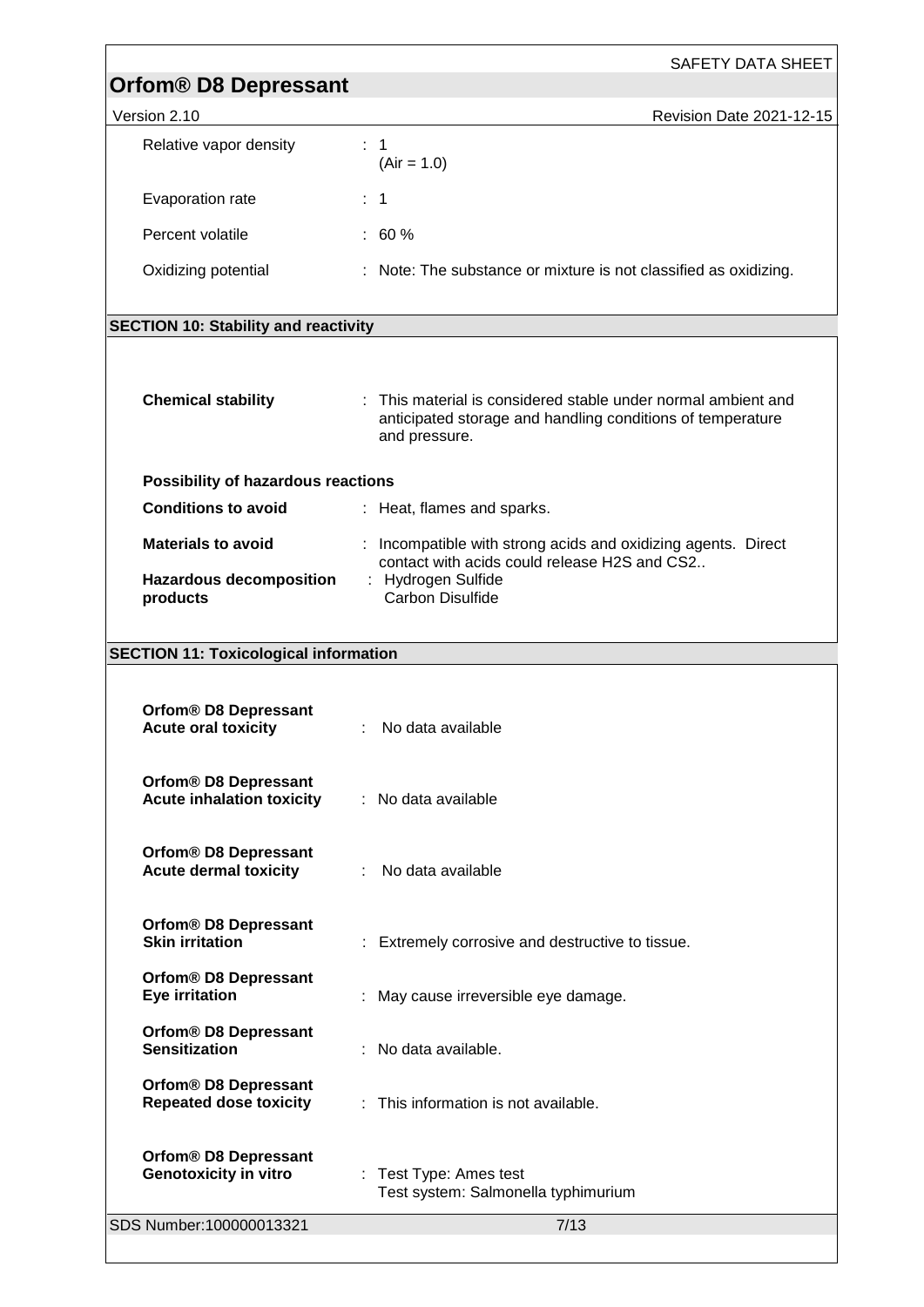| <b>Orfom® D8 Depressant</b>                                   | SAFETY DATA SHEET                                                                                                                    |  |  |
|---------------------------------------------------------------|--------------------------------------------------------------------------------------------------------------------------------------|--|--|
| Version 2.10                                                  | Revision Date 2021-12-15                                                                                                             |  |  |
|                                                               | Metabolic activation: with and without metabolic activation<br>Method: OECD Test Guideline 471<br>Result: negative                   |  |  |
| Orfom® D8 Depressant<br><b>Genotoxicity in vivo</b>           | : Remarks: No data available                                                                                                         |  |  |
| Orfom® D8 Depressant<br><b>Reproductive toxicity</b>          | : This information is not available.                                                                                                 |  |  |
| Orfom® D8 Depressant<br><b>Developmental Toxicity</b>         | : This information is not available.                                                                                                 |  |  |
| Orfom® D8 Depressant<br><b>Aspiration toxicity</b>            | : May be harmful if swallowed and enters airways.                                                                                    |  |  |
| Orfom® D8 Depressant<br><b>Further information</b>            | : No data available.                                                                                                                 |  |  |
| <b>SECTION 12: Ecological information</b>                     |                                                                                                                                      |  |  |
|                                                               |                                                                                                                                      |  |  |
| <b>Ecotoxicity effects</b>                                    |                                                                                                                                      |  |  |
| <b>Toxicity to fish</b>                                       | : LC50: 64.69 mg/l<br>Exposure time: 96 h<br>Species: Danio rerio (Zebra Fish)<br>semi-static test Method: OECD Test Guideline 203   |  |  |
| <b>Toxicity to daphnia and</b><br>other aquatic invertebrates | : EC50: 35.46 mg/l<br>Exposure time: 48 h<br>Species: Daphnia magna (Water flea)<br>semi-static test Method: OECD Test Guideline 202 |  |  |
| Biodegradability                                              | : No data available                                                                                                                  |  |  |
| Elimination information (persistence and degradability)       |                                                                                                                                      |  |  |
| Mobility                                                      | : No data available                                                                                                                  |  |  |
| Additional ecological<br>information                          | : No data available                                                                                                                  |  |  |
| <b>Ecotoxicology Assessment</b>                               |                                                                                                                                      |  |  |
| <b>SECTION 13: Disposal considerations</b>                    |                                                                                                                                      |  |  |
|                                                               | The information in this SDS pertains only to the product as shipped.                                                                 |  |  |
| SDS Number:100000013321                                       | 8/13                                                                                                                                 |  |  |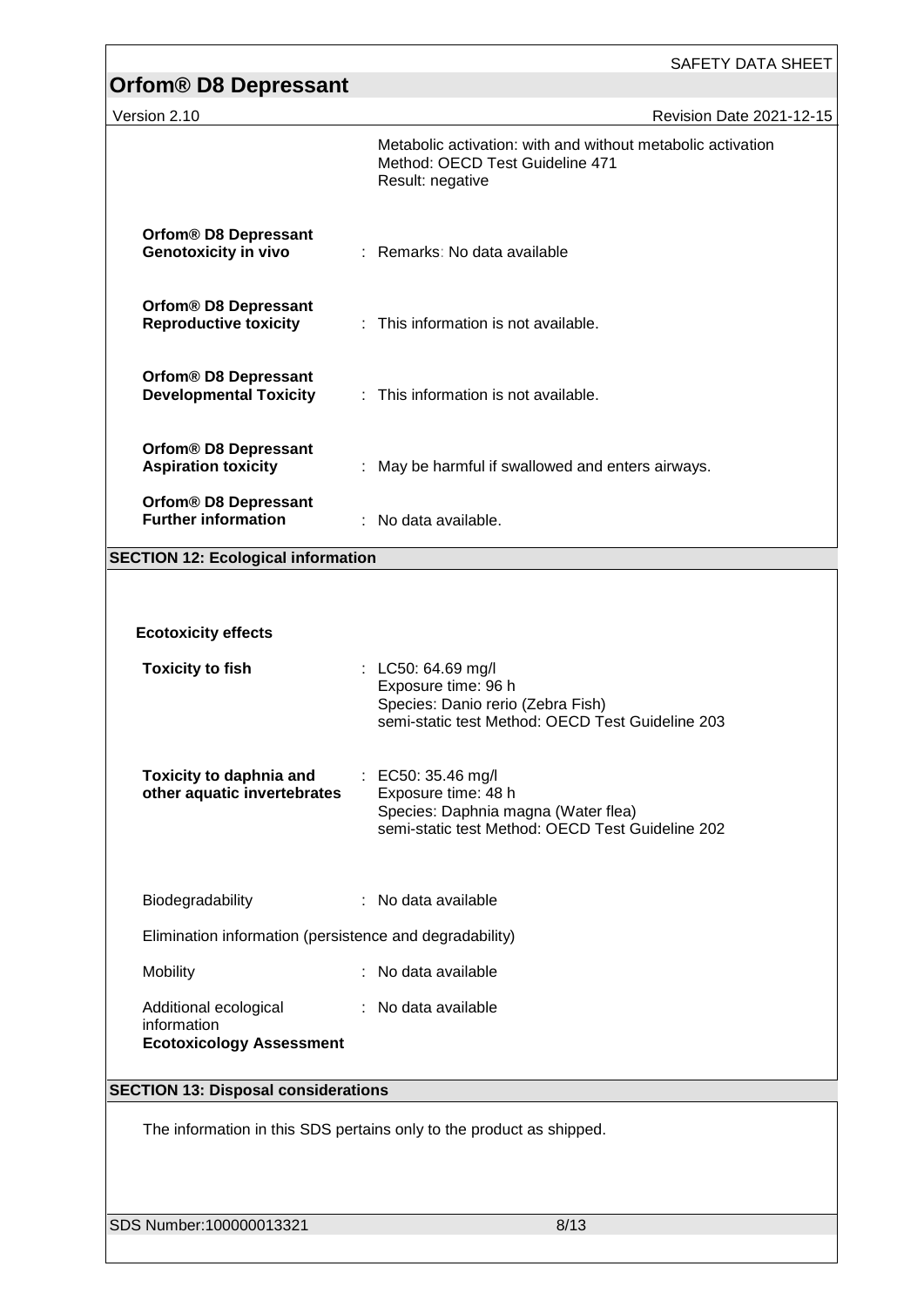| <b>Orfom® D8 Depressant</b>              |                                                                                                                                                                                                                                                                                                                                                                                                                                                                                                     |
|------------------------------------------|-----------------------------------------------------------------------------------------------------------------------------------------------------------------------------------------------------------------------------------------------------------------------------------------------------------------------------------------------------------------------------------------------------------------------------------------------------------------------------------------------------|
| Version 2.10                             | Revision Date 2021-12-15                                                                                                                                                                                                                                                                                                                                                                                                                                                                            |
| disposal facility.                       | Use material for its intended purpose or recycle if possible. This material, if it must be discarded,<br>may meet the criteria of a hazardous waste as defined by US EPA under RCRA (40 CFR 261) or<br>other State and local regulations. Measurement of certain physical properties and analysis for<br>regulated components may be necessary to make a correct determination. If this material is<br>classified as a hazardous waste, federal law requires disposal at a licensed hazardous waste |
| Product                                  | Do not dispose of waste into sewer. Do not contaminate<br>ponds, waterways or ditches with chemical or used container.<br>Send to a licensed waste management company.                                                                                                                                                                                                                                                                                                                              |
| Contaminated packaging                   | Empty remaining contents. Do not clean with acids. Never<br>neutralize with the following products: acids. Dispose of as<br>unused product. Do not re-use empty containers. Do not<br>burn, or use a cutting torch on, the empty drum.                                                                                                                                                                                                                                                              |
| <b>SECTION 14: Transport information</b> |                                                                                                                                                                                                                                                                                                                                                                                                                                                                                                     |
|                                          | The shipping descriptions shown here are for bulk shipments only, and may not apply to<br>shipments in non-bulk packages (see regulatory definition).                                                                                                                                                                                                                                                                                                                                               |
| bill of lading.                          | Consult the appropriate domestic or international mode-specific and quantity-specific Dangerous<br>Goods Regulations for additional shipping description requirements (e.g., technical name or names,<br>etc.) Therefore, the information shown here, may not always agree with the bill of lading shipping<br>description for the material. Flashpoints for the material may vary slightly between the SDS and the                                                                                 |
| HYDROXIDE)                               | US DOT (UNITED STATES DEPARTMENT OF TRANSPORTATION)<br>UN3267, CORROSIVE LIQUID, BASIC, ORGANIC, N.O.S., (DISODIUM<br>CARBOXYMETHYLTRITHIOCARBONATE, SODIUM HYDROXIDE), 8, II, RQ (SODIUM                                                                                                                                                                                                                                                                                                           |
|                                          | <b>IMO / IMDG (INTERNATIONAL MARITIME DANGEROUS GOODS)</b><br>UN3267, CORROSIVE LIQUID, BASIC, ORGANIC, N.O.S., (DISODIUM<br>CARBOXYMETHYLTRITHIOCARBONATE, SODIUM HYDROXIDE), 8, II, (>93°C)                                                                                                                                                                                                                                                                                                       |
|                                          | IATA (INTERNATIONAL AIR TRANSPORT ASSOCIATION)<br>UN3267, CORROSIVE LIQUID, BASIC, ORGANIC, N.O.S., (DISODIUM<br>CARBOXYMETHYLTRITHIOCARBONATE, SODIUM HYDROXIDE), 8, II                                                                                                                                                                                                                                                                                                                            |
|                                          | ADR (AGREEMENT ON DANGEROUS GOODS BY ROAD (EUROPE))<br>UN3267, CORROSIVE LIQUID, BASIC, ORGANIC, N.O.S., (DISODIUM<br>CARBOXYMETHYLTRITHIOCARBONATE, SODIUM HYDROXIDE), 8, II, (E)                                                                                                                                                                                                                                                                                                                  |
| <b>DANGEROUS GOODS (EUROPE))</b>         | RID (REGULATIONS CONCERNING THE INTERNATIONAL TRANSPORT OF<br>UN3267, CORROSIVE LIQUID, BASIC, ORGANIC, N.O.S., (DISODIUM<br>CARBOXYMETHYLTRITHIOCARBONATE, SODIUM HYDROXIDE), 8, II                                                                                                                                                                                                                                                                                                                |
| OF DANGEROUS GOODS BY INLAND WATERWAYS)  | ADN (EUROPEAN AGREEMENT CONCERNING THE INTERNATIONAL CARRIAGE<br>UN3267, CORROSIVE LIQUID, BASIC, ORGANIC, N.O.S., (DISODIUM<br>CARBOXYMETHYLTRITHIOCARBONATE, SODIUM HYDROXIDE), 8, II                                                                                                                                                                                                                                                                                                             |
| SDS Number:100000013321                  | 9/13                                                                                                                                                                                                                                                                                                                                                                                                                                                                                                |

SAFETY DATA SHEET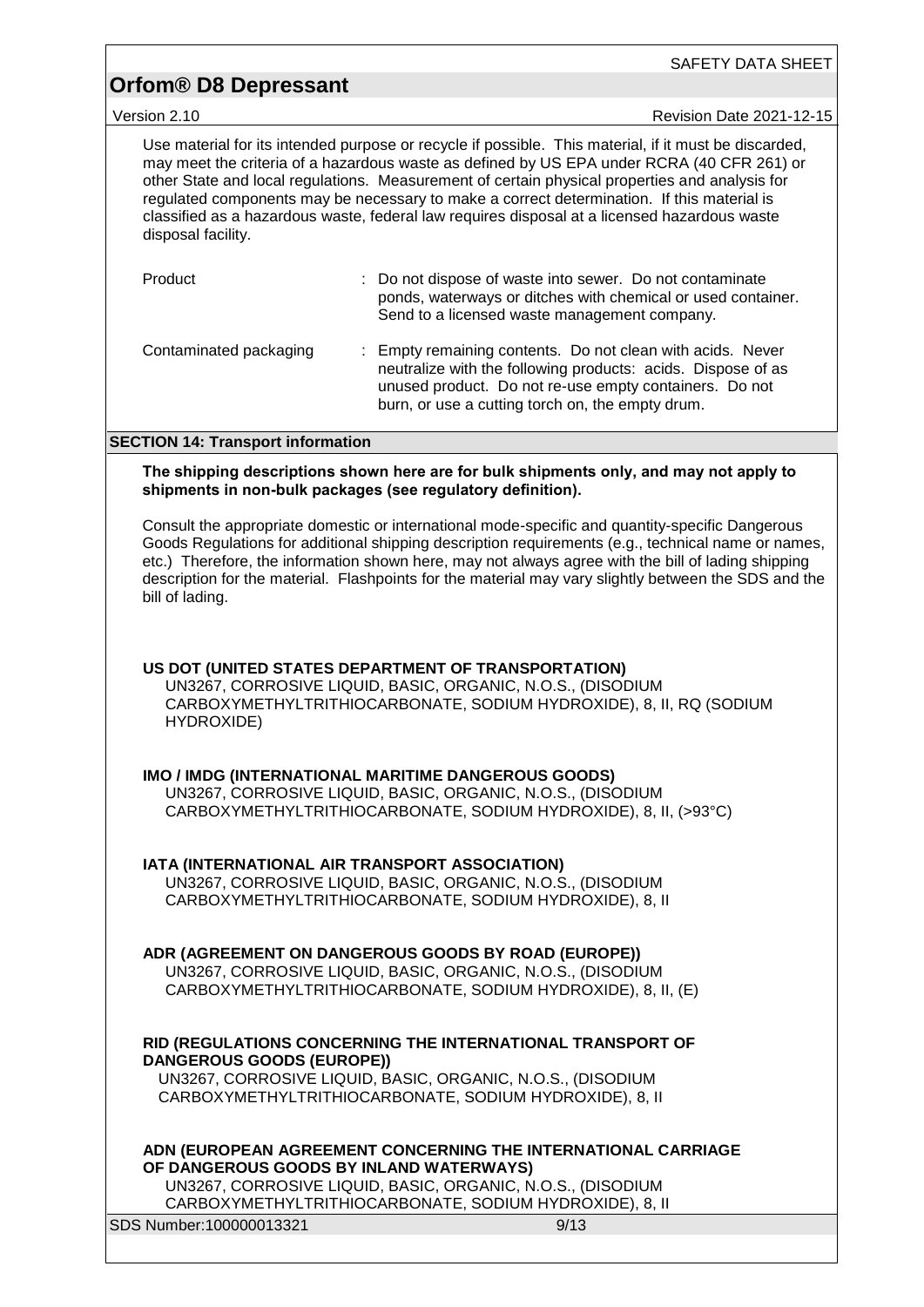SAFETY DATA SHEET

Version 2.10 Revision Date 2021-12-15

### **Maritime transport in bulk according to IMO instruments**

| <b>SECTION 15: Regulatory information</b>                                                                                                                       |                                                                                                                                                                                           |  |  |
|-----------------------------------------------------------------------------------------------------------------------------------------------------------------|-------------------------------------------------------------------------------------------------------------------------------------------------------------------------------------------|--|--|
| <b>National legislation</b>                                                                                                                                     |                                                                                                                                                                                           |  |  |
| SARA 311/312 Hazards                                                                                                                                            | : Flammable (gases, aerosols, liquids, or solids)<br><b>Corrosive to Metals</b><br>Skin corrosion or irritation<br>Serious eye damage or eye irritation                                   |  |  |
| <b>CERCLA Reportable</b><br>Quantity                                                                                                                            | : Calculated RQ exceeds reasonably attainable upper limit.<br>Sodium Hydroxide                                                                                                            |  |  |
| SARA 302 Reportable<br>Quantity                                                                                                                                 | : This material does not contain any components with a SARA<br>302 RQ.                                                                                                                    |  |  |
| SARA 302 Threshold<br><b>Planning Quantity</b>                                                                                                                  | : No chemicals in this material are subject to the reporting<br>requirements of SARA Title III, Section 302.                                                                              |  |  |
| SARA 304 Reportable<br>Quantity                                                                                                                                 | : This material does not contain any components with a section<br>304 EHS RQ.                                                                                                             |  |  |
| SARA 313 Components                                                                                                                                             | : This material does not contain any chemical components with<br>known CAS numbers that exceed the threshold (De Minimis)<br>reporting levels established by SARA Title III, Section 313. |  |  |
| <b>Clean Air Act</b>                                                                                                                                            |                                                                                                                                                                                           |  |  |
| Ozone-Depletion<br>Potential                                                                                                                                    | This product neither contains, nor was manufactured with a Class I or<br>Class II ODS as defined by the U.S. Clean Air Act Section 602 (40 CFR<br>82, Subpt. A, App. A + B).              |  |  |
| This product does not contain any hazardous air pollutants (HAP), as defined by the U.S. Clean Air<br>Act Section 112 (40 CFR 61).                              |                                                                                                                                                                                           |  |  |
| This product does not contain any chemicals listed under the U.S. Clean Air Act Section 112(r) for<br>Accidental Release Prevention (40 CFR 68.130, Subpart F). |                                                                                                                                                                                           |  |  |
|                                                                                                                                                                 |                                                                                                                                                                                           |  |  |
| SDS Number:100000013321                                                                                                                                         | 10/13                                                                                                                                                                                     |  |  |
|                                                                                                                                                                 |                                                                                                                                                                                           |  |  |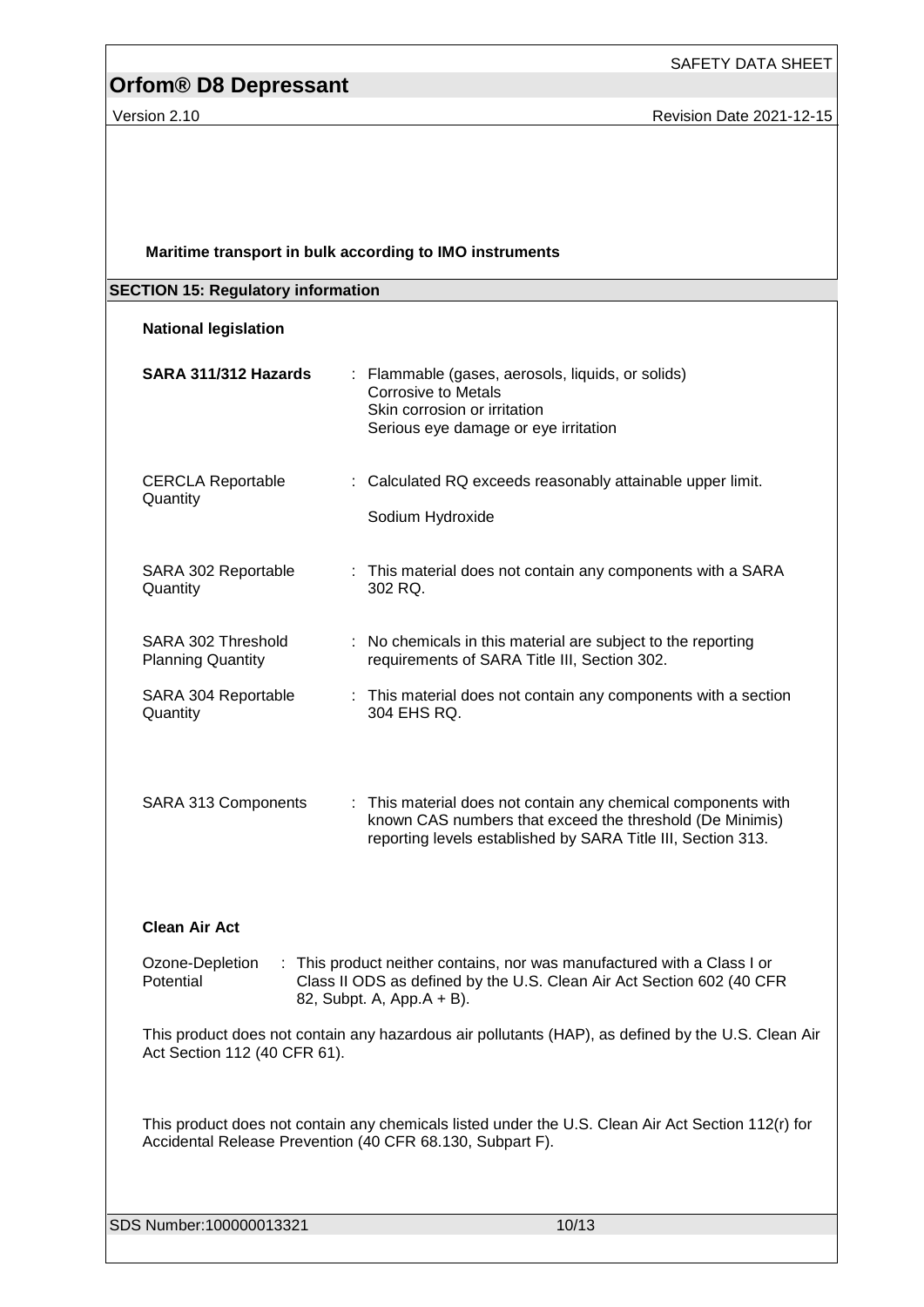| <b>Orfom® D8 Depressant</b>                                                       | SAFETY DATA SHEET                                                                                                                                                                                                                                                                                                                                                                                                                                                                                                                                                                        |
|-----------------------------------------------------------------------------------|------------------------------------------------------------------------------------------------------------------------------------------------------------------------------------------------------------------------------------------------------------------------------------------------------------------------------------------------------------------------------------------------------------------------------------------------------------------------------------------------------------------------------------------------------------------------------------------|
| Version 2.10                                                                      | Revision Date 2021-12-15                                                                                                                                                                                                                                                                                                                                                                                                                                                                                                                                                                 |
| Intermediate or Final VOC's (40 CFR 60.489).                                      | This product does not contain any chemicals listed under the U.S. Clean Air Act Section 111 SOCMI                                                                                                                                                                                                                                                                                                                                                                                                                                                                                        |
| <b>US State Regulations</b>                                                       |                                                                                                                                                                                                                                                                                                                                                                                                                                                                                                                                                                                          |
| Pennsylvania Right To Know                                                        | Sodium Hydroxide - 1310-73-2                                                                                                                                                                                                                                                                                                                                                                                                                                                                                                                                                             |
| New Jersey Right To Know                                                          | Sodium Hydroxide - 1310-73-2                                                                                                                                                                                                                                                                                                                                                                                                                                                                                                                                                             |
| California Prop. 65<br>Components                                                 | This product does not contain any chemicals known to the State<br>of California to cause cancer, birth, or any other reproductive<br>defects.                                                                                                                                                                                                                                                                                                                                                                                                                                            |
| <b>Notification status</b><br>Europe REACH                                        | A substance or substances in this product is not<br>registered or notified to be registered. Importation or<br>manufacture of this product is still permitted provided<br>that it does not exceed the REACH minimum threshold                                                                                                                                                                                                                                                                                                                                                            |
| Switzerland CH INV<br>United States of America (USA)<br><b>TSCA</b><br>Canada DSL | quantity of the non-regulated substances.<br>On the inventory, or in compliance with the inventory<br>On or in compliance with the active portion of the<br><b>TSCA</b> inventory<br>All components of this product are on the Canadian                                                                                                                                                                                                                                                                                                                                                  |
| Australia AICS<br>New Zealand NZIoC<br>Japan ENCS<br>Korea KECI                   | <b>DSL</b><br>On the inventory, or in compliance with the inventory<br>Not in compliance with the inventory<br>Not in compliance with the inventory<br>A substance(s) in this product was not registered,<br>notified to be registered, or exempted from registration<br>by CPChem according to K-REACH regulations.<br>Importation or manufacture of this product is still<br>permitted provided the Korean Importer of Record has<br>themselves notified the substance or the exported<br>amount does not exceed the minimum threshold<br>quantity of the non-registered substance(s). |
| Philippines PICCS<br>China IECSC<br>Taiwan TCSI                                   | Not in compliance with the inventory<br>Not in compliance with the inventory<br>Not in compliance with the inventory                                                                                                                                                                                                                                                                                                                                                                                                                                                                     |
| SDS Number:100000013321                                                           | 11/13                                                                                                                                                                                                                                                                                                                                                                                                                                                                                                                                                                                    |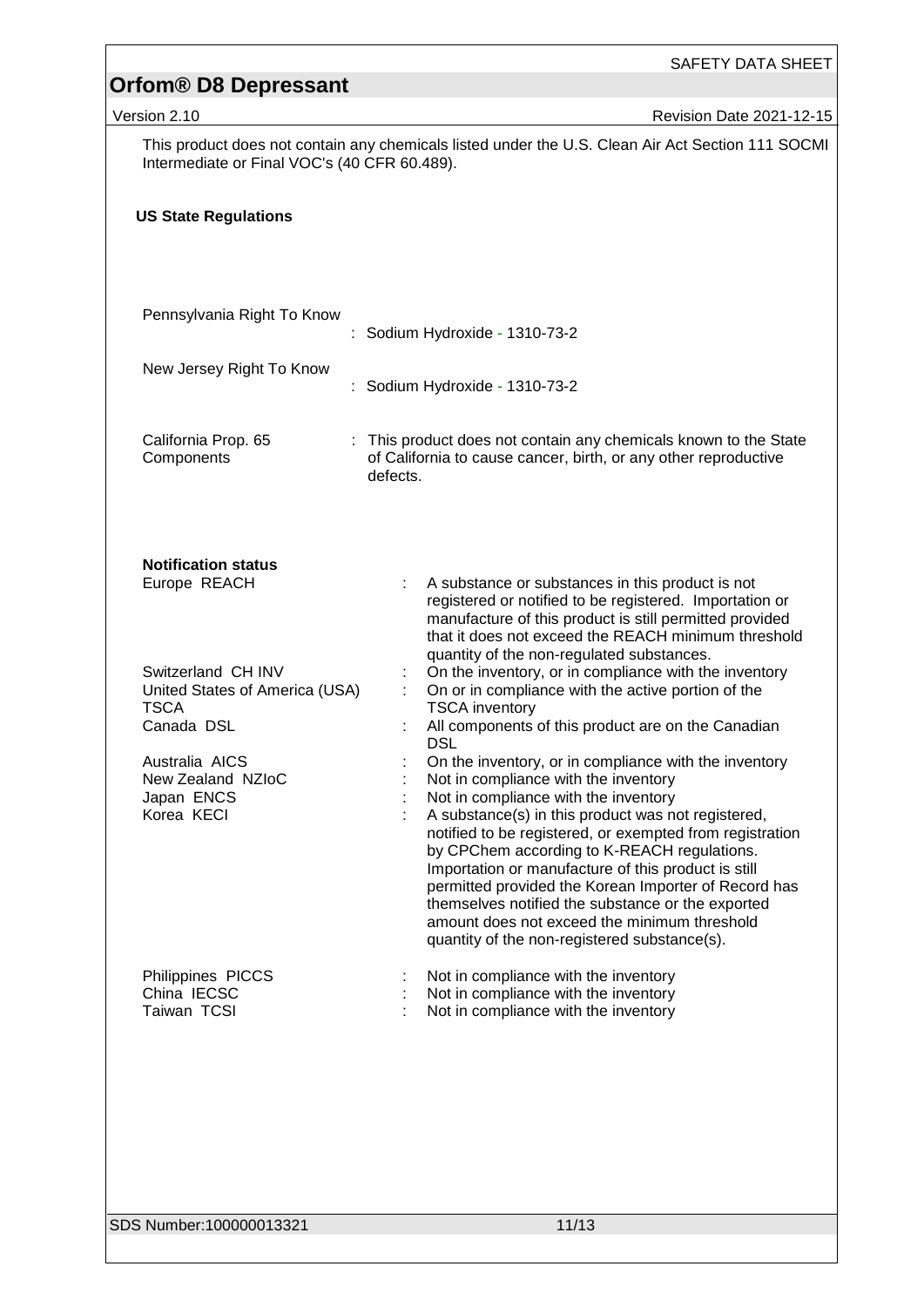Version 2.10 **Version 2.10** Revision Date 2021-12-15

#### **SECTION 16: Other information**

| <b>NFPA Classification</b> | : Health Hazard: $3$<br>Fire Hazard: 2<br>Reactivity Hazard: 0 | $\overline{2}$<br>$\sim$<br>3<br>$\boldsymbol{0}$ |
|----------------------------|----------------------------------------------------------------|---------------------------------------------------|
| <b>Further information</b> |                                                                |                                                   |
| Legacy SDS Number          | 59700<br>÷                                                     |                                                   |

Significant changes since the last version are highlighted in the margin. This version replaces all previous versions.

The information in this SDS pertains only to the product as shipped.

The information provided in this Safety Data Sheet is correct to the best of our knowledge, information and belief at the date of its publication. The information given is designed only as a guidance for safe handling, use, processing, storage, transportation, disposal and release and is not to be considered a warranty or quality specification. The information relates only to the specific material designated and may not be valid for such material used in combination with any other materials or in any process, unless specified in the text.

| Key or legend to abbreviations and acronyms used in the safety data sheet |                                                                    |              |                                                                   |  |
|---------------------------------------------------------------------------|--------------------------------------------------------------------|--------------|-------------------------------------------------------------------|--|
| <b>ACGIH</b>                                                              | American Conference of<br>Government Industrial Hygienists         | LD50         | Lethal Dose 50%                                                   |  |
| <b>AICS</b>                                                               | Australia, Inventory of Chemical<br><b>Substances</b>              | <b>LOAEL</b> | Lowest Observed Adverse Effect<br>Level                           |  |
| <b>DSL</b>                                                                | Canada, Domestic Substances<br>List                                | <b>NFPA</b>  | National Fire Protection Agency                                   |  |
| <b>NDSL</b>                                                               | Canada, Non-Domestic<br>Substances List                            | <b>NIOSH</b> | National Institute for Occupational<br>Safety & Health            |  |
| <b>CNS</b>                                                                | Central Nervous System                                             | <b>NTP</b>   | National Toxicology Program                                       |  |
| CAS                                                                       | <b>Chemical Abstract Service</b>                                   | <b>NZIoC</b> | New Zealand Inventory of<br>Chemicals                             |  |
| <b>EC50</b>                                                               | <b>Effective Concentration</b>                                     | <b>NOAEL</b> | No Observable Adverse Effect<br>Level                             |  |
| <b>EC50</b>                                                               | <b>Effective Concentration 50%</b>                                 | <b>NOEC</b>  | No Observed Effect Concentration                                  |  |
| <b>EGEST</b>                                                              | <b>EOSCA Generic Exposure</b><br>Scenario Tool                     | <b>OSHA</b>  | Occupational Safety & Health<br>Administration                    |  |
| <b>EOSCA</b>                                                              | <b>European Oilfield Specialty</b><br><b>Chemicals Association</b> | PEL          | Permissible Exposure Limit                                        |  |
| <b>EINECS</b>                                                             | European Inventory of Existing<br><b>Chemical Substances</b>       | <b>PICCS</b> | Philippines Inventory of<br><b>Commercial Chemical Substances</b> |  |
| <b>MAK</b>                                                                | <b>Germany Maximum Concentration</b><br>Values                     | <b>PRNT</b>  | <b>Presumed Not Toxic</b>                                         |  |
| <b>GHS</b>                                                                | <b>Globally Harmonized System</b>                                  | <b>RCRA</b>  | <b>Resource Conservation Recovery</b><br>Act                      |  |
| $>=$                                                                      | Greater Than or Equal To                                           | <b>STEL</b>  | Short-term Exposure Limit                                         |  |
| <b>IC50</b>                                                               | Inhibition Concentration 50%                                       | <b>SARA</b>  | Superfund Amendments and<br>Reauthorization Act.                  |  |
| <b>IARC</b>                                                               | International Agency for Research<br>on Cancer                     | <b>TLV</b>   | <b>Threshold Limit Value</b>                                      |  |
| <b>IECSC</b>                                                              | Inventory of Existing Chemical<br>Substances in China              | <b>TWA</b>   | Time Weighted Average                                             |  |
| <b>ENCS</b>                                                               | Japan, Inventory of Existing and                                   | <b>TSCA</b>  | <b>Toxic Substance Control Act</b>                                |  |
| SDS Number:100000013321                                                   |                                                                    | 12/13        |                                                                   |  |